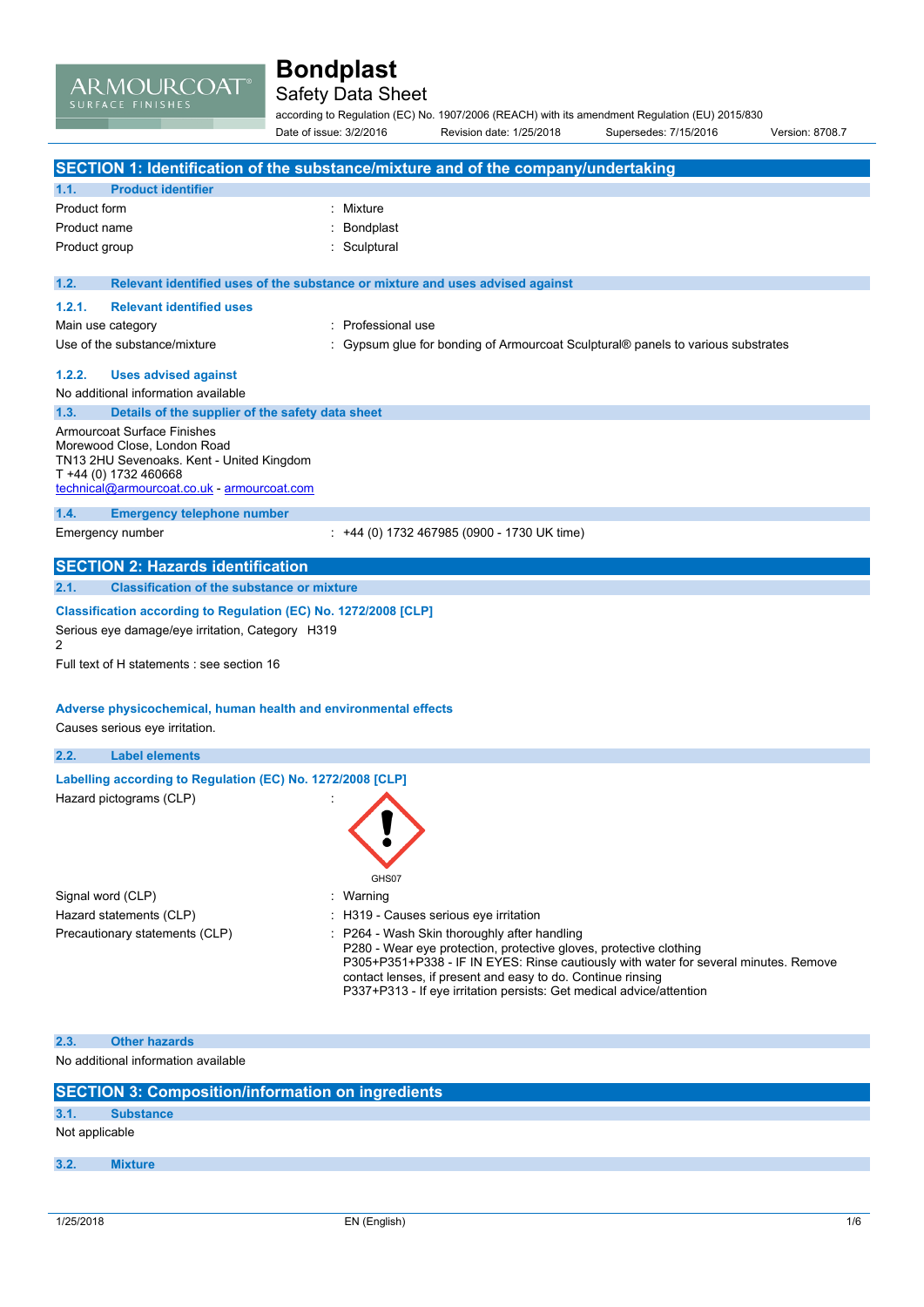## Safety Data Sheet

according to Regulation (EC) No. 1907/2006 (REACH) with its amendment Regulation (EU) 2015/830

| <b>Name</b>                                                                                                                      | <b>Product identifier</b>                                            | $\%$    | <b>Classification according to</b><br><b>Regulation (EC) No.</b><br>1272/2008 [CLP]                      |
|----------------------------------------------------------------------------------------------------------------------------------|----------------------------------------------------------------------|---------|----------------------------------------------------------------------------------------------------------|
| <b>Plaster of Paris</b><br>substance with national workplace exposure limit(s) (GB)                                              | (CAS No) 26499-65-0<br>(EC No) 231-900-3                             | $>= 80$ | Not classified                                                                                           |
| Calcium Hydroxide                                                                                                                | (CAS No) 1305-62-0<br>(EC No) 215-137-3                              | $1 - 5$ | Skin Irrit. 2. H315<br>Eye Dam. 1, H318<br>STOT SE 3, H335                                               |
| Gypsum<br>substance with national workplace exposure limit(s) (GB)                                                               | (CAS No) 10101-41-4<br>$(EC No) -$                                   | < 1     | Not classified                                                                                           |
| Vinyl Acetate<br>substance with a Community workplace exposure limit<br>substance with national workplace exposure limit(s) (GB) | (CAS No) 108-05-4<br>(EC No) 203-545-4<br>(EC Index No) 607-023-00-0 | < 1     | Flam. Lig. 2, H225<br>Acute Tox. 4 (Inhalation: dust, mist),<br>H332<br>Carc. 2, H351<br>STOT SE 3, H335 |

Full text of H-statements: see section 16

|        | <b>SECTION 4: First aid measures</b>                                |                                                                                                                                                                                   |
|--------|---------------------------------------------------------------------|-----------------------------------------------------------------------------------------------------------------------------------------------------------------------------------|
| 4.1.   | <b>Description of first aid measures</b>                            |                                                                                                                                                                                   |
|        | First-aid measures after inhalation                                 | : Remove person to fresh air and keep comfortable for breathing.                                                                                                                  |
|        | First-aid measures after skin contact                               | Wash skin with plenty of water.                                                                                                                                                   |
|        | First-aid measures after eye contact                                | Rinse cautiously with water for several minutes. Remove contact lenses, if present and easy to<br>do. Continue rinsing. If eye irritation persists: Get medical advice/attention. |
|        | First-aid measures after ingestion                                  | : Call a poison center or a doctor if you feel unwell.                                                                                                                            |
| 4.2.   | Most important symptoms and effects, both acute and delayed         |                                                                                                                                                                                   |
|        | Symptoms/effects after eye contact                                  | : Eye irritation.                                                                                                                                                                 |
| 4.3.   |                                                                     | Indication of any immediate medical attention and special treatment needed                                                                                                        |
|        | Treat symptomatically.                                              |                                                                                                                                                                                   |
|        | <b>SECTION 5: Firefighting measures</b>                             |                                                                                                                                                                                   |
| 5.1.   | <b>Extinguishing media</b>                                          |                                                                                                                                                                                   |
|        | Suitable extinguishing media                                        | : Water spray. Dry powder. Foam.                                                                                                                                                  |
| 5.2.   | Special hazards arising from the substance or mixture               |                                                                                                                                                                                   |
| fire   | Hazardous decomposition products in case of                         | : Toxic fumes may be released.                                                                                                                                                    |
| 5.3.   | <b>Advice for firefighters</b>                                      |                                                                                                                                                                                   |
|        | Protection during firefighting                                      | Do not attempt to take action without suitable protective equipment. Self-contained breathing<br>apparatus. Complete protective clothing.                                         |
|        |                                                                     |                                                                                                                                                                                   |
|        | <b>SECTION 6: Accidental release measures</b>                       |                                                                                                                                                                                   |
| 6.1.   | Personal precautions, protective equipment and emergency procedures |                                                                                                                                                                                   |
| 6.1.1. | For non-emergency personnel                                         |                                                                                                                                                                                   |
|        | <b>Emergency procedures</b>                                         | : Ventilate spillage area. Avoid contact with skin and eyes.                                                                                                                      |
| 6.1.2. | For emergency responders                                            |                                                                                                                                                                                   |
|        | Protective equipment                                                | Do not attempt to take action without suitable protective equipment. For further information<br>refer to section 8: "Exposure controls/personal protection".                      |
| 6.2.   | <b>Environmental precautions</b>                                    |                                                                                                                                                                                   |
|        | Avoid release to the environment.                                   |                                                                                                                                                                                   |
| 6.3.   | Methods and material for containment and cleaning up                |                                                                                                                                                                                   |
|        | Methods for cleaning up                                             | Mechanically recover the product.                                                                                                                                                 |
|        | Other information                                                   | Dispose of materials or solid residues at an authorized site.                                                                                                                     |
| 6.4.   | <b>Reference to other sections</b>                                  |                                                                                                                                                                                   |
|        | For further information refer to section 13.                        |                                                                                                                                                                                   |
|        | <b>SECTION 7: Handling and storage</b>                              |                                                                                                                                                                                   |
| 7.1.   | <b>Precautions for safe handling</b>                                |                                                                                                                                                                                   |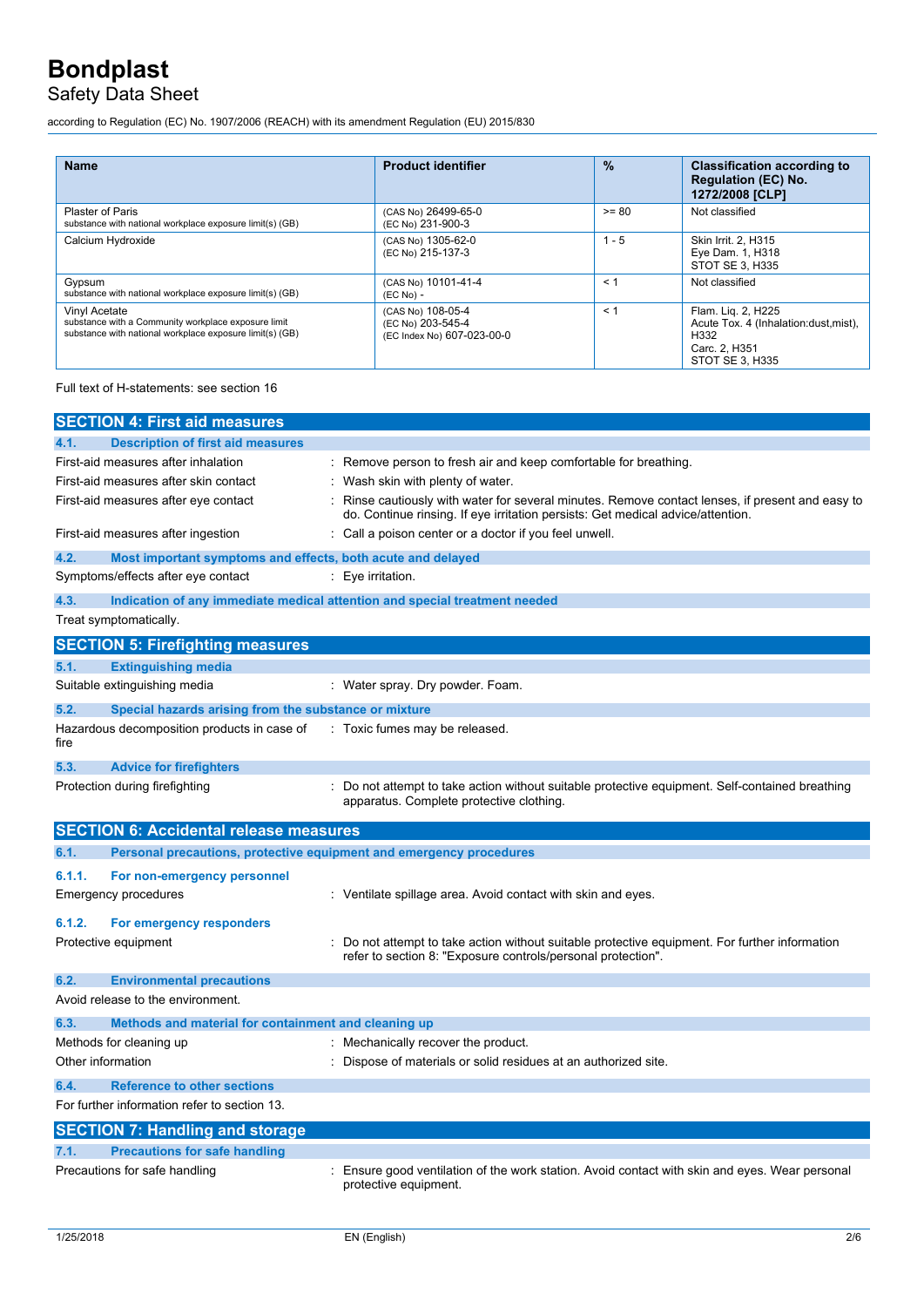## Safety Data Sheet

according to Regulation (EC) No. 1907/2006 (REACH) with its amendment Regulation (EU) 2015/830

Hygiene measures **included in the case of the Constantiane** : Do not eat, drink or smoke when using this product. Always wash hands after handling the

product.

## **7.2. Conditions for safe storage, including any incompatibilities**

Storage conditions **Storage conditions** : Store in a well-ventilated place. Keep cool.

#### **7.3. Specific end use(s)**

No additional information available

## **SECTION 8: Exposure controls/personal protection**

#### **8.1. Control parameters**

| Plaster of Paris (26499-65-0)   |                                 |                                     |  |
|---------------------------------|---------------------------------|-------------------------------------|--|
| United Kingdom                  | Local name                      | Calcium sulphate hemihydrate        |  |
| United Kingdom                  | WEL TWA (mg/m <sup>3</sup> )    | 10 mg/m <sup>3</sup> inhalable dust |  |
|                                 |                                 | 4 mg/m <sup>3</sup> respirable      |  |
| <b>Vinyl Acetate (108-05-4)</b> |                                 |                                     |  |
| EU                              | Local name                      | Vinyl acetate                       |  |
| EU                              | IOELV TWA (mg/m <sup>3</sup> )  | 17.6 mg/m <sup>3</sup>              |  |
| EU                              | IOELV TWA (ppm)                 | 5 ppm                               |  |
| EU                              | IOELV STEL (mg/m <sup>3</sup> ) | $35.2$ mg/m <sup>3</sup>            |  |
| EU                              | IOELV STEL (ppm)                | 10 ppm                              |  |
| United Kingdom                  | Local name                      | Vinyl acetate                       |  |
| United Kingdom                  | WEL TWA (mg/m <sup>3</sup> )    | 17.6 mg/m <sup>3</sup>              |  |
| United Kingdom                  | WEL TWA (ppm)                   | 5 ppm                               |  |
| United Kingdom                  | WEL STEL (mg/m <sup>3</sup> )   | $35.2 \text{ mg/m}^3$               |  |
| United Kingdom                  | WEL STEL (ppm)                  | 10 ppm                              |  |
| Calcium Hydroxide (1305-62-0)   |                                 |                                     |  |
| United Kingdom                  | Local name                      | Calcium hydroxide                   |  |
| United Kingdom                  | WEL TWA (mg/m <sup>3</sup> )    | $5 \text{ mg/m}^3$                  |  |
| Gypsum (10101-41-4)             |                                 |                                     |  |
| United Kingdom                  | Local name                      | Calcium sulphate dihydrate          |  |
| United Kingdom                  | WEL TWA (mg/m <sup>3</sup> )    | 10 mg/m <sup>3</sup> inhalable dust |  |
|                                 |                                 | 4 mg/m <sup>3</sup> respirable      |  |

### **8.2. Exposure controls**

#### **Appropriate engineering controls:**

Ensure good ventilation of the work station.

**Hand protection:**

- Protective gloves
- **Eye protection:**

Safety glasses

### **Skin and body protection:**

Wear suitable protective clothing

#### **Respiratory protection:**

In case of insufficient ventilation, wear suitable respiratory equipment

### **Environmental exposure controls:**

Avoid release to the environment.

| <b>SECTION 9: Physical and chemical properties</b>            |                     |  |  |
|---------------------------------------------------------------|---------------------|--|--|
| 9.1.<br>Information on basic physical and chemical properties |                     |  |  |
| Physical state                                                | : Solid             |  |  |
| Appearance                                                    | : Powder.           |  |  |
| Colour                                                        | : Off-white.        |  |  |
| Odour                                                         | : Odourless.        |  |  |
| Odour threshold                                               | : No data available |  |  |
| pH                                                            | : No data available |  |  |
|                                                               |                     |  |  |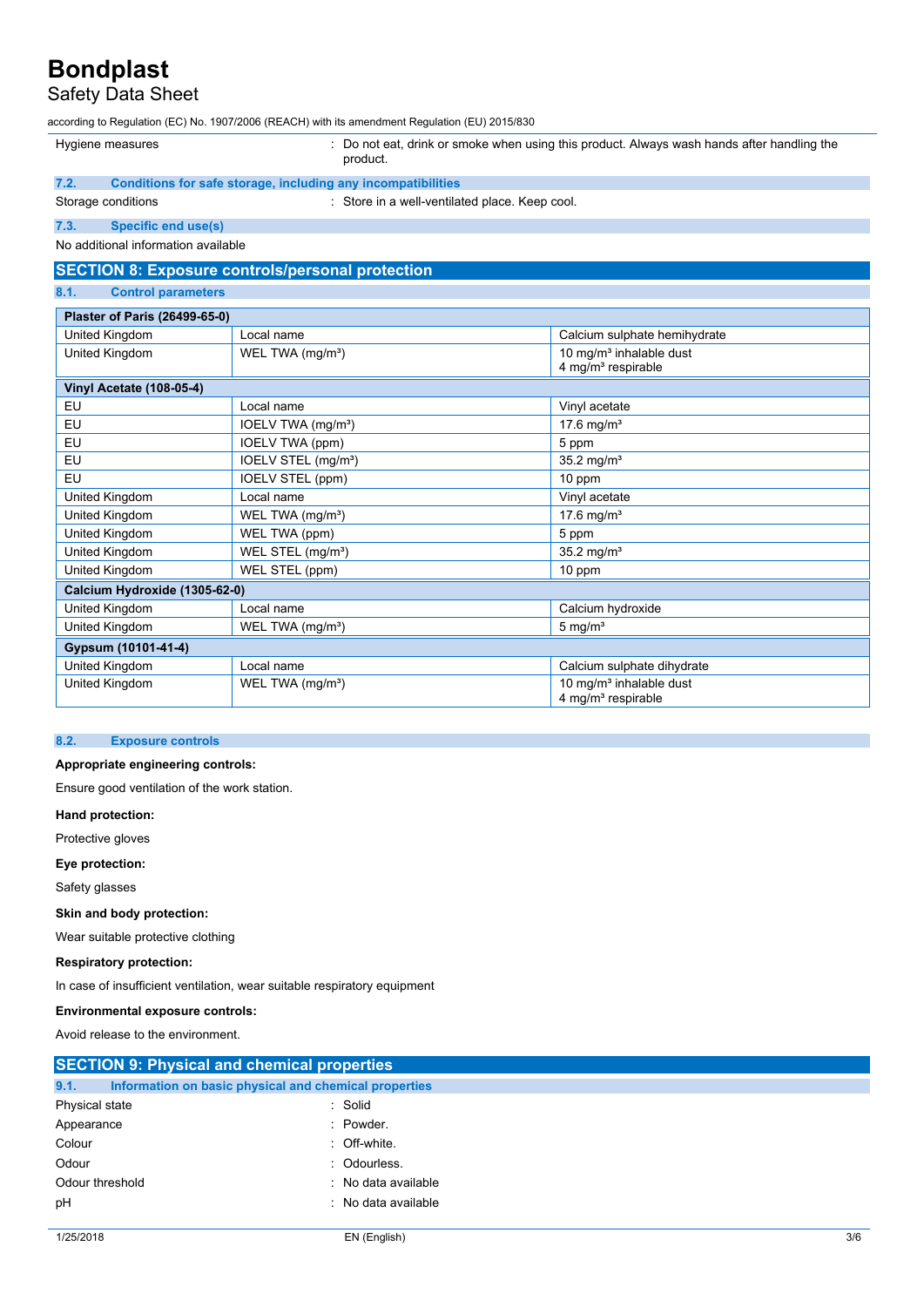## Safety Data Sheet

according to Regulation (EC) No. 1907/2006 (REACH) with its amendment Regulation (EU) 2015/830

| Relative evaporation rate (butylacetate=1) | No data available       |
|--------------------------------------------|-------------------------|
| Melting point                              | No data available       |
| Freezing point                             | Not applicable          |
| Boiling point                              | No data available       |
| Flash point                                | Not applicable          |
| Auto-ignition temperature                  | Not applicable          |
| Decomposition temperature                  | No data available       |
| Flammability (solid, gas)                  | Non flammable           |
| Vapour pressure                            | No data available       |
| Relative vapour density at 20 °C           | No data available       |
| Relative density                           | Not applicable          |
| Solubility                                 | Water: Slightly soluble |
| Log Pow                                    | No data available       |
| Viscosity, kinematic                       | Not applicable          |
| Viscosity, dynamic                         | No data available       |
| <b>Explosive properties</b>                | No data available       |
| Oxidising properties                       | No data available       |
| Explosive limits                           | Not applicable          |
|                                            |                         |

## **9.2. Other information**

No additional information available

## **SECTION 10: Stability and reactivity**

## **10.1. Reactivity**

The product is non-reactive under normal conditions of use, storage and transport.

| 10.2. | <b>Chemical stability</b>                                    |  |
|-------|--------------------------------------------------------------|--|
|       | Stable under normal conditions.                              |  |
| 10.3. | <b>Possibility of hazardous reactions</b>                    |  |
|       | No dangerous reactions known under normal conditions of use. |  |

**10.4. Conditions to avoid**

None under recommended storage and handling conditions (see section 7).

**10.5. Incompatible materials**

No additional information available

**10.6. Hazardous decomposition products**

Under normal conditions of storage and use, hazardous decomposition products should not be produced.

## **SECTION 11: Toxicological information**

| Information on toxicological effects<br>11.1.         |  |                                |
|-------------------------------------------------------|--|--------------------------------|
| Acute toxicity (oral)                                 |  | : Not classified               |
| Acute toxicity (dermal)                               |  | Not classified                 |
| Acute toxicity (inhalation)                           |  | : Not classified               |
| Skin corrosion/irritation                             |  | Not classified                 |
| Serious eye damage/irritation                         |  | Causes serious eye irritation. |
| Respiratory or skin sensitisation                     |  | Not classified                 |
| Germ cell mutagenicity                                |  | Not classified                 |
| Carcinogenicity                                       |  | Not classified                 |
| Reproductive toxicity                                 |  | : Not classified               |
|                                                       |  |                                |
| Specific target organ toxicity (single exposure)      |  | : Not classified               |
| Specific target organ toxicity (repeated<br>exposure) |  | $:$ Not classified             |
| Aspiration hazard                                     |  | Not classified                 |
|                                                       |  |                                |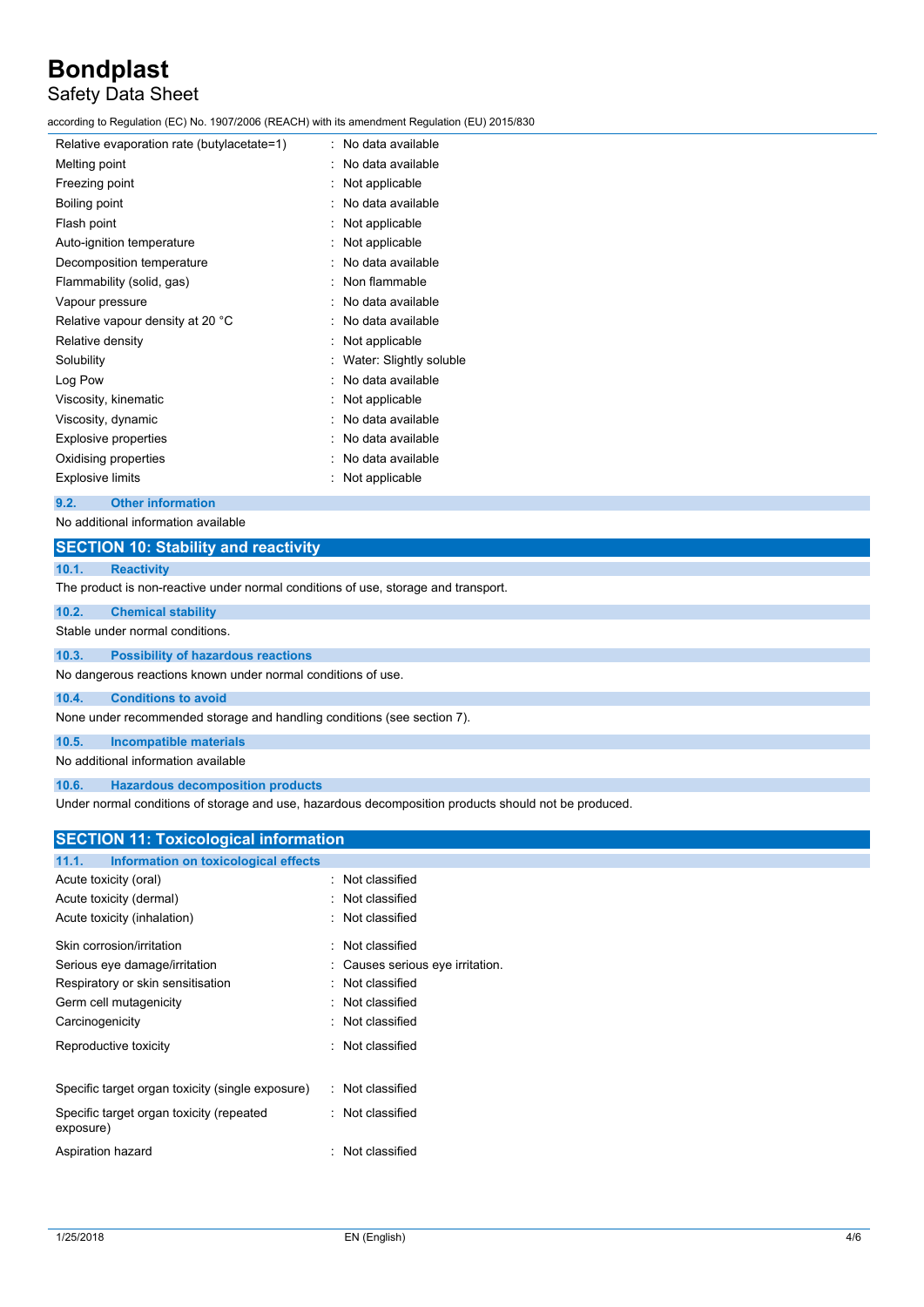## Safety Data Sheet

according to Regulation (EC) No. 1907/2006 (REACH) with its amendment Regulation (EU) 2015/830

| <b>SECTION 12: Ecological information</b>                               |                                                                                                                            |
|-------------------------------------------------------------------------|----------------------------------------------------------------------------------------------------------------------------|
| 12.1.<br><b>Toxicity</b>                                                |                                                                                                                            |
| Ecology - general                                                       | : The product is not considered harmful to aquatic organisms nor to cause long-term adverse<br>effects in the environment. |
| Acute aquatic toxicity                                                  | Not classified                                                                                                             |
| Chronic aquatic toxicity                                                | Not classified                                                                                                             |
| 12.2.<br><b>Persistence and degradability</b>                           |                                                                                                                            |
| No additional information available                                     |                                                                                                                            |
| 12.3.<br><b>Bioaccumulative potential</b>                               |                                                                                                                            |
| No additional information available                                     |                                                                                                                            |
| 12.4.<br><b>Mobility in soil</b><br>No additional information available |                                                                                                                            |
| 12.5.<br><b>Results of PBT and vPvB assessment</b>                      |                                                                                                                            |
| No additional information available                                     |                                                                                                                            |
| 12.6.<br><b>Other adverse effects</b>                                   |                                                                                                                            |
| No additional information available                                     |                                                                                                                            |
| <b>SECTION 13: Disposal considerations</b>                              |                                                                                                                            |
| 13.1.<br><b>Waste treatment methods</b>                                 |                                                                                                                            |
| Waste treatment methods                                                 | : Dispose of contents/container in accordance with licensed collector's sorting instructions.                              |
| <b>SECTION 14: Transport information</b>                                |                                                                                                                            |
| In accordance with ADR / RID / IMDG / IATA / ADN                        |                                                                                                                            |
| 14.1.<br><b>UN number</b>                                               |                                                                                                                            |
| UN-No. (ADR)                                                            | : Not applicable                                                                                                           |
| UN-No. (IMDG)                                                           | Not applicable                                                                                                             |
| UN-No. (IATA)                                                           | Not applicable                                                                                                             |
| UN-No. (RID)                                                            | Not applicable                                                                                                             |
| 14.2.<br><b>UN proper shipping name</b>                                 |                                                                                                                            |
| Proper Shipping Name (ADR)                                              | : Not applicable                                                                                                           |
| Proper Shipping Name (IMDG)                                             | Not applicable                                                                                                             |
| Proper Shipping Name (IATA)                                             | Not applicable                                                                                                             |
| Proper Shipping Name (RID)                                              | : Not applicable                                                                                                           |
| 14.3.<br><b>Transport hazard class(es)</b>                              |                                                                                                                            |
| ADR                                                                     |                                                                                                                            |
| Transport hazard class(es) (ADR)                                        | : Not applicable                                                                                                           |
| <b>IMDG</b>                                                             |                                                                                                                            |
| Transport hazard class(es) (IMDG)                                       | : Not applicable                                                                                                           |
| <b>IATA</b>                                                             |                                                                                                                            |
| Transport hazard class(es) (IATA)                                       | : Not applicable                                                                                                           |
|                                                                         |                                                                                                                            |
| <b>RID</b>                                                              |                                                                                                                            |
| Transport hazard class(es) (RID)                                        | : Not applicable                                                                                                           |
| 14.4.<br><b>Packing group</b>                                           |                                                                                                                            |
| Packing group (ADR)                                                     | : Not applicable                                                                                                           |
| Packing group (IMDG)                                                    | Not applicable                                                                                                             |
| Packing group (IATA)                                                    | Not applicable                                                                                                             |
| Packing group (RID)                                                     | : Not applicable                                                                                                           |
| 14.5.<br><b>Environmental hazards</b>                                   | : No                                                                                                                       |
| Dangerous for the environment<br>Marine pollutant                       | : No                                                                                                                       |
| Other information                                                       | : No supplementary information available                                                                                   |
| 1/25/2018                                                               | EN (English)<br>5/6                                                                                                        |
|                                                                         |                                                                                                                            |